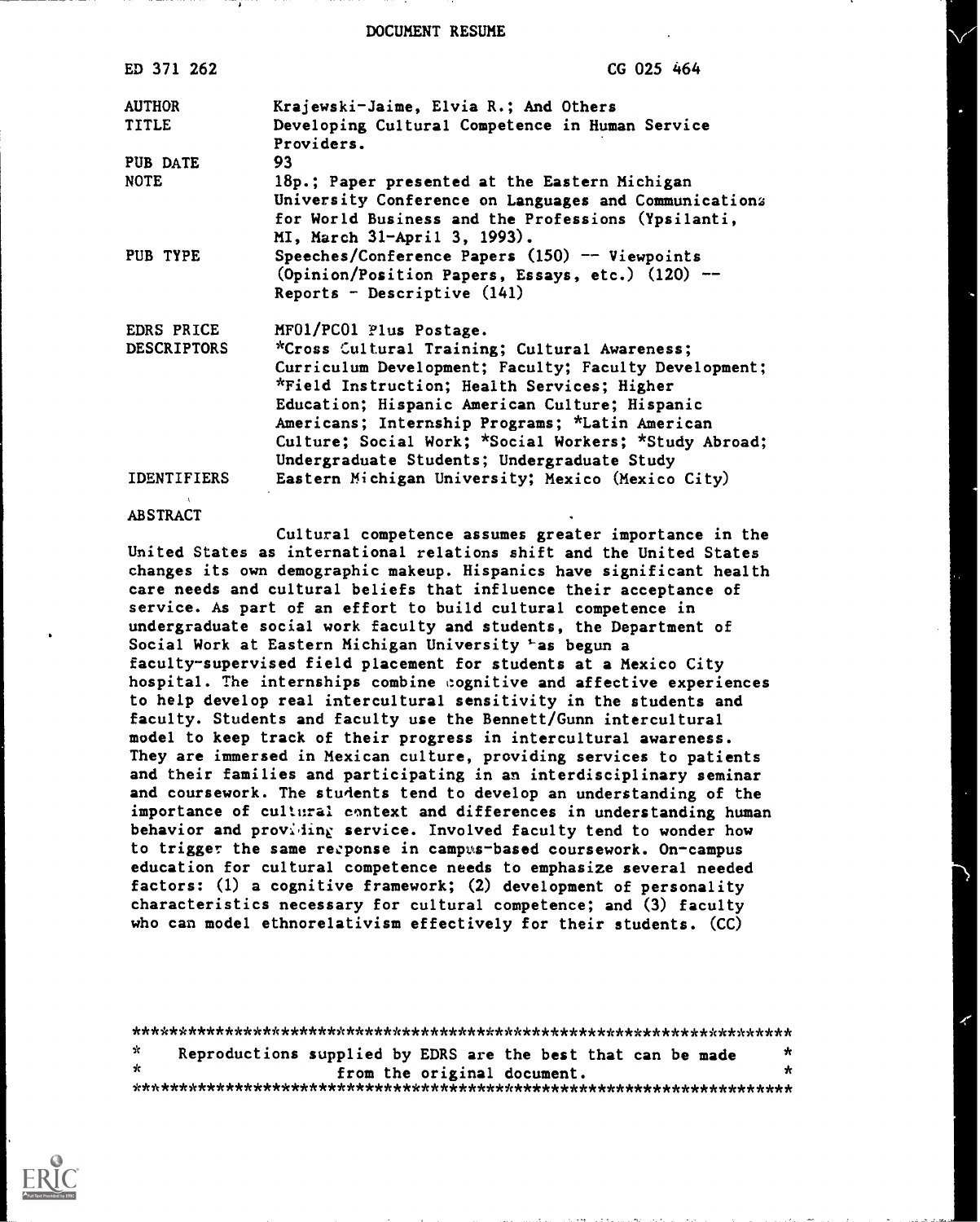# developing cultural competence  $-1$

"PERMISSION TO REPRODUCE THIS MATERIAL HAS BEEN GRANTED BY

 $V$ cak $+$ 

DEVELOPING CULTURAL COMPETENCE IN HUMAN SERVICE PROVIDERS

U.S. DEPARTMENT OF EDUCATION Office of Educabonel Research and Improvement EDUCATIONAL RESOURCES INFORMATION CENTER (ERIC)

- CI This document has been reproduced as received from the person or organization originating it
- 0 Minor changes have been made to improve reproduction Quality.

Points of view or opinions stated in this docu-<br>ment do not necessarily represent official<br>OERI position or policy.

TO THE EDUCATIONAL RESOURCES INFORMATION CENTER (ERIC)."

Elvia R. Krajewski-Jaime, MSW, Ph.D. Kaaren Strauch Brown, MSW. Marjorie Ziefert, MSW Department of Social Work, Eastern Michigan University

This paper describes a field experience in which baccalaureate social work students are minorities in a host culture. A. developmental model of intercultural sensitivity is used to analyze the difficulties these students encounter as they struggle to develop a bi-cultural professional perspective. Implications for campus-based curriculum content are discussed.

## Introduction

We live in a shrinking world in terms of science, culture, trade, finance, and communications. The topsy turvy events that have developed in Eastern Europe since 1989 remind us of the challenge of our changed global environment. Social scientists across the nation are calling for a considerable reordering of priorities within our own institutions, including a greater emphasis on foreign languages and international studies that will enhance cultural competence in our students. Currently, less than ) percent of U.S. universities have foreign language requirements for all baccalaureate students (Atwell, 1990). A study of competence in cultural diversity indicates that "America just does not prepare enough of its citizens to be true cosmopolitans the way other countries do" (Lambert, 1986). The President of the University of California at Berkeley observes that:

The time is long past when America's destiny was assured simply by an abundance of natural resources and inexhaustible human enthusiasm, and by our relative isolation from the malignant problems of older civilizations. We live among determined, well-educated, and strongly motivated competitors. We compete with them for international standing and markets, not only with products but also with ideas of our laboratories and neighborhood workshops (Gardner, 1990:9).

Along with the dramatic shifts in international relations, the United States is itself undergoing profound demographic changes, the result of differential birth rates among the nation's many ethnic and racial groups and the mass

 $\overline{Q}$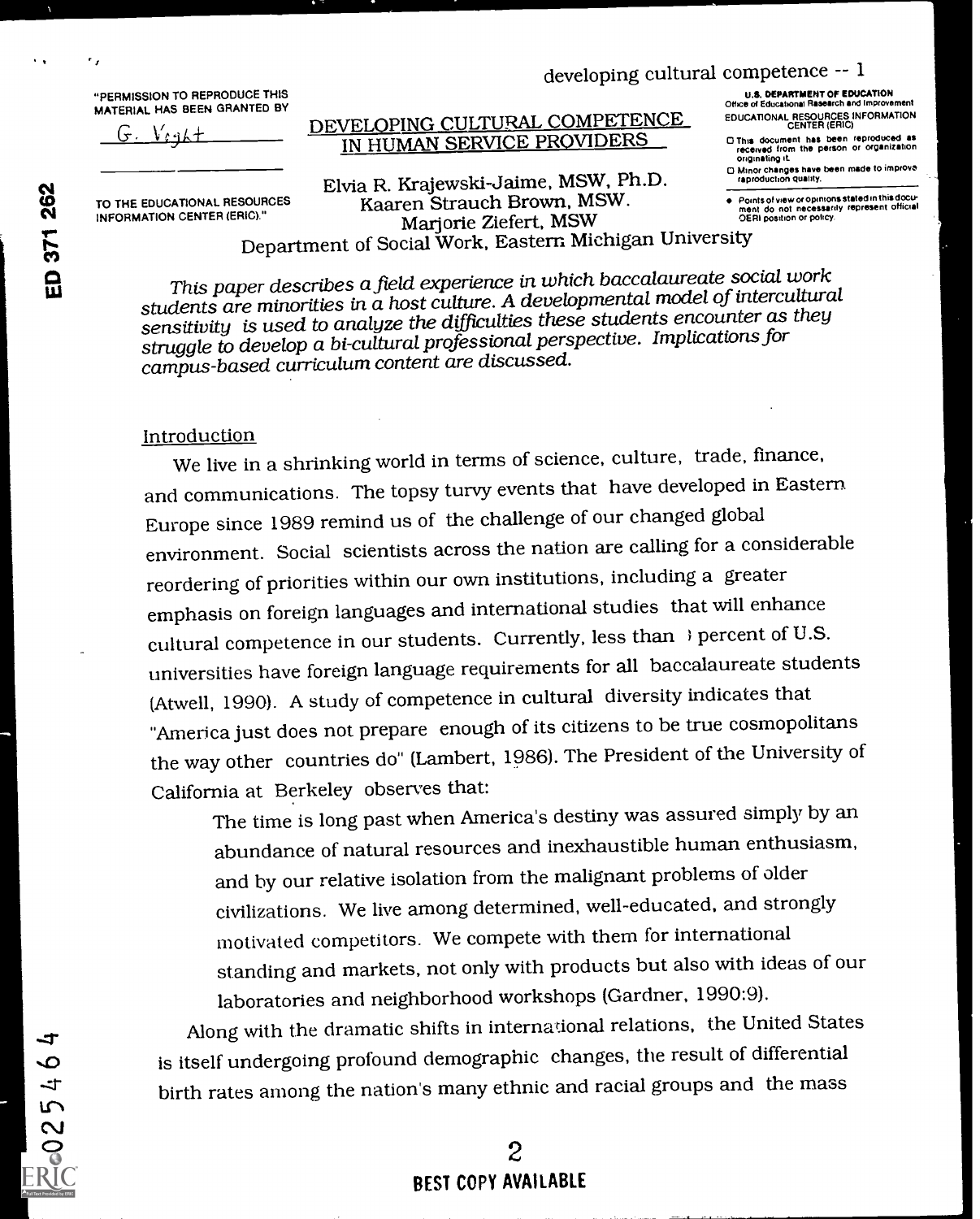migration of peoples from Asia, Eastern Europe, and Latin America to the United States. As these internal demographics change, it becomes more imperative to develop cultural competence among service providers to these culturally diverse populations, especially in the area of health and human services areas.

As part of an effort to build cultural competence in baccalaureate social work faculty and students, over the last four years the Department of Social Work, located in the College of Health and Human Services at Eastern Michigan University, has utilized a seven-week faculty supervised field placement model in a primary hospital in Mexico City. This model has strengthened the ability of faculty to integrate content on intercultural sensitivityinto the curriculum, making student education more responsive to the needs of the increasingly growing culturally diverse U.S. population.

Cultural competence is defined a set of academic and interpersonal skills that allow service providers to increase their understanding and appreciation of cultural similarities and differences within and between groups so that they are able to draw on a particular community's values, traditions, and customs in developing effective and appropriate interventions. These skills include an understanding of the importance of culture as well as the dynamics which result from cultural differences, the ability to make culturally based assessments, and the ability to adapt services to meet culturally unique needs (Cross, Bazron, Dennis, and Isaacs, 1989).

#### Background and Need

Hispanics are the second largest minority group in the United States, constituting eight percent of the total population at the beginning of the 1990's and growing more rapidly than any other minority group. Between 1980 and 1990, people of Hispanic origin, two thirds of which are Mexican Americans, increased by fifty three percent, from 14.6 million to 22.4 million (Bureau of the Census, 1991). It is projected that, early in the next century, Hispanics will outnumber Afzican Americans for the first time. Currently, they are becoming more strident in their demands for a larger slice of the economic and political pie (Prud'Homme, 1991).

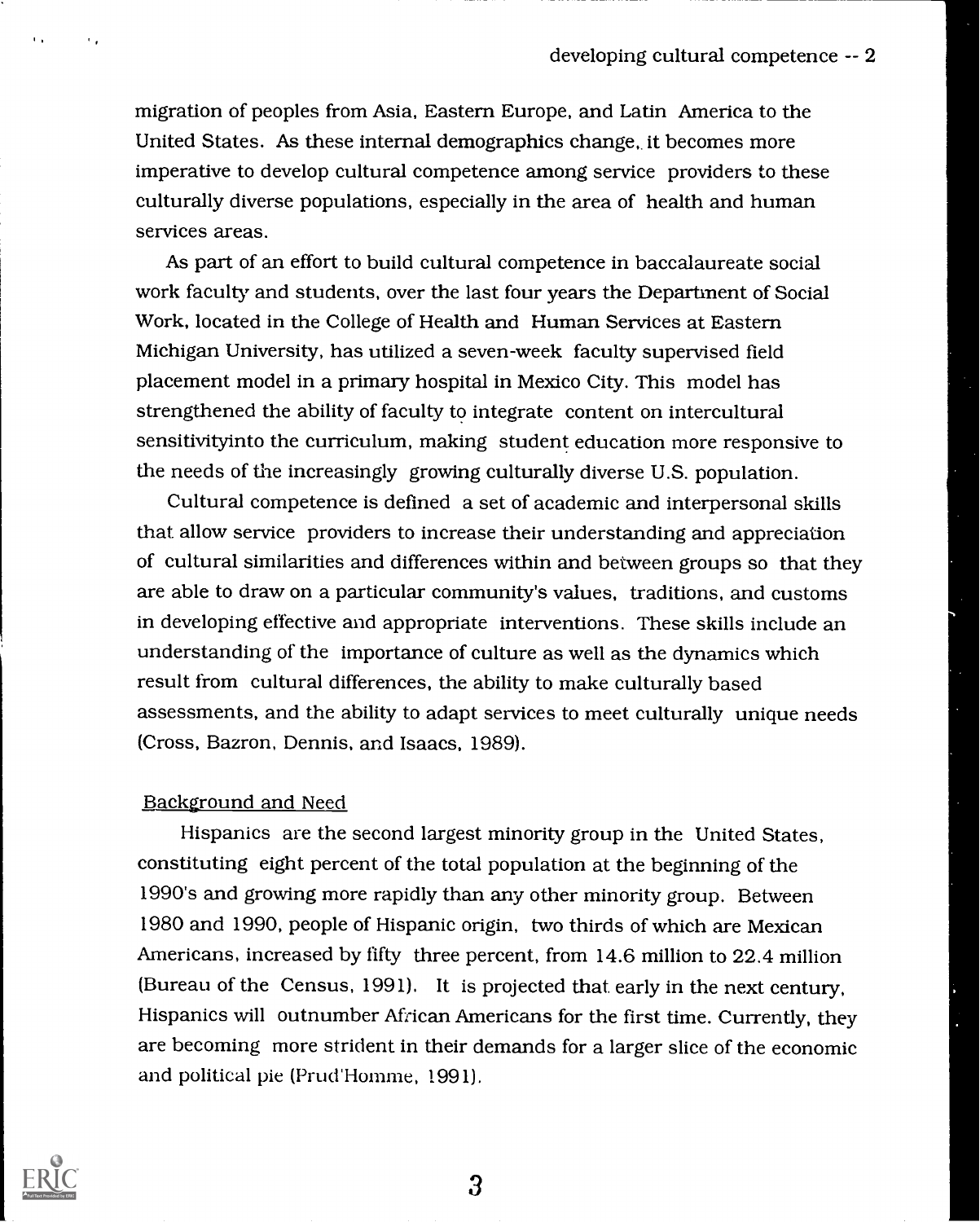Studies have demonstrated that Hispanics not only have unique and significant health care needs, but also carry cultural beliefs that influence their acceptance and utilization of services (Krajewski-Jaime, 1990; McGoldrick, Peace, and Giordano, 1982). There are many barriers to appropriate service delivery to this population, one of which is the lack of culturally competent professionals who are adequately prepared to design culturally sensitive services. Many professionals do not have the knowledge of the particular needs, characteristics, and life conditions of Hispanics (Andrews, 1989; Michigan Department of Public Health, 1988). The federal report, Healthy People 2000, (U.S. Department of Health and Human Services, 1992) sets specific targets to narrow the gap between the total population and those groups that now experience above average incidents of disease and disability, such as racial and ethnic minorities. The education of professionals that deliver culturally competent health and human services to minority clients is one such target. Social work is one profession that has made the commitment to address the role of the multicultural university in a pluralistic society within its master's and baccalaureate level curricula (Council on Social Work Education, 1988). The development of this social work model was triggered by the unmet demand for culturally competent social work professionals to address the needs of the increasing number of Hispanics in the United States, especially those with disabling health conditions.

The authors of this paper believe that cross cultural practice in a multicultural society not only conforms to the emerging picture of life in the United States, but is in accord with social work values.

## Theoretical Framework

Garland and Escobar(1988) suggest that effective cross cultural practice requires the social worker to understand his/her home culture and to be able to make a shift to ethnorelativism. Ethnorelativism refers to the ability to accept and respect cultural differences and the empathic ability to shift to another cultural world view. An individual who can make this shift perceives cultural differences as fundamental, necessary, and preferable in human affairs. This approach is in contrast to the view that practice with minority

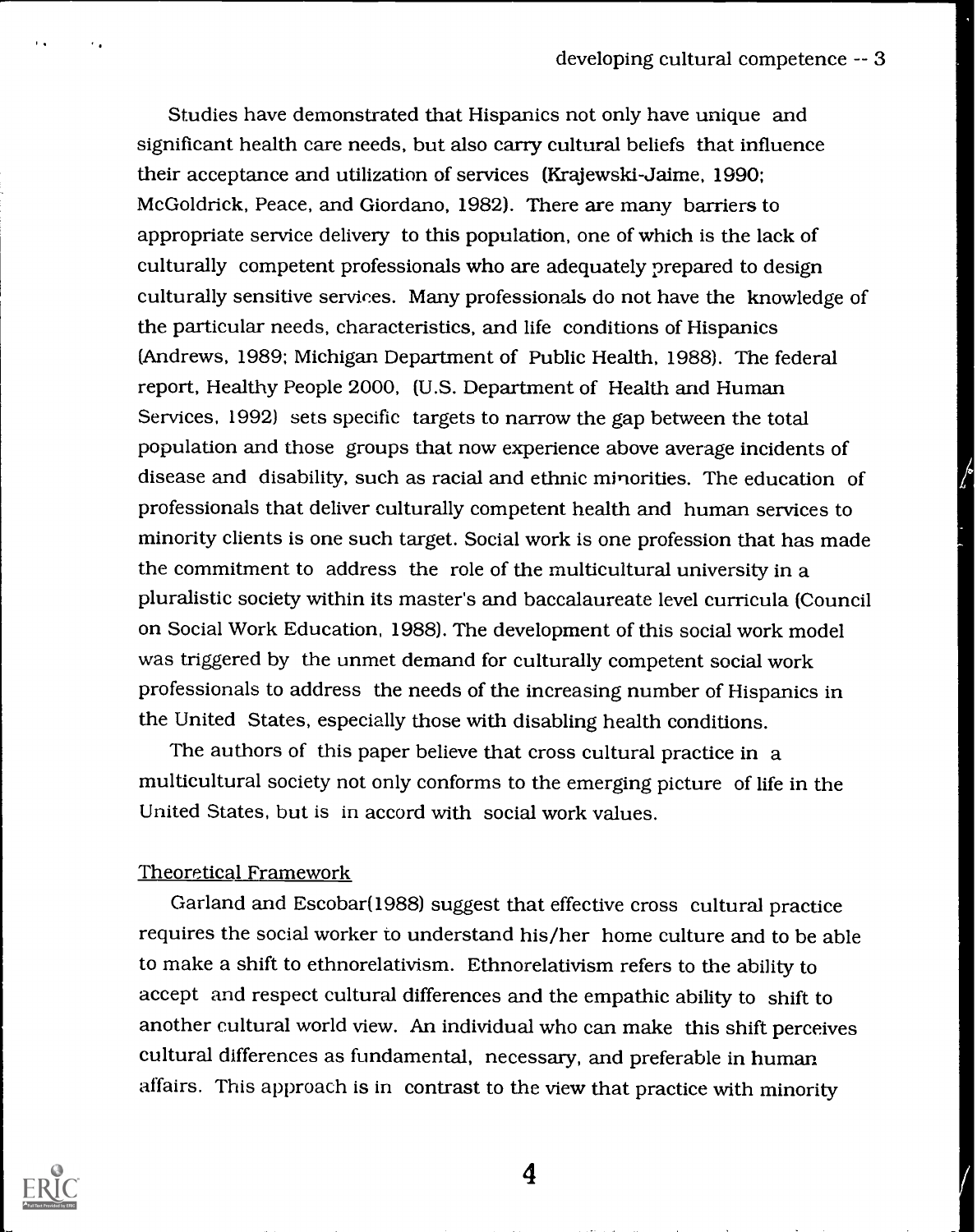groups within the dominant culture requires an understanding of cultural differences as well as an understanding of how the worker's home culture affects his/her professional behavior.

In cross cultural practice, the social worker, not the client, is attempting to adjust to the cultural context. Chau (1990) describes the difference between cultural ethnocentrism which uses the dominant culture and its values as the single standard against which the merits of other groups are gauged, and cultural pluralism with its emphasis on the recognition of the cultural strengths inherent in differences among racial and ethnic groups. This recognition helps students understand that each of the many solutions to life's problems takes place within a particular culture or world view.

Bennett(1986) and Gunn (1991) have described a developmental intercultural sensitivity spectrum, across which individuals move. The initial ethnocentric stages begin with the denial of essential cultural differences between peoples and end with and understanding of these differences accompanied by a minimization of the importance of them. At this point an individual may be ready to move into the stages of ethnorelativism to a final internalization of multicultural frames of reference.

# Figure 1: Intercultural Sensitivity Scale\*



\*Gunn, J.D. (1991). Valuing Diversity: The management of multicultural organizations. In: Language and the professions, edited by Voght. G.M. and Schaub, R. Ypsilanti, MI: The World College, Eastern Michigan University. 65-71.

Denial is a refusal to recognize that there are major differences between people which can be attributed to culture and social structure. Individuals who deny the impact of culture and society believe that people make life choices based solely on their personality, their current needs, and their past experiences.

Defense shields an individual from accepting difference by arranging cultures

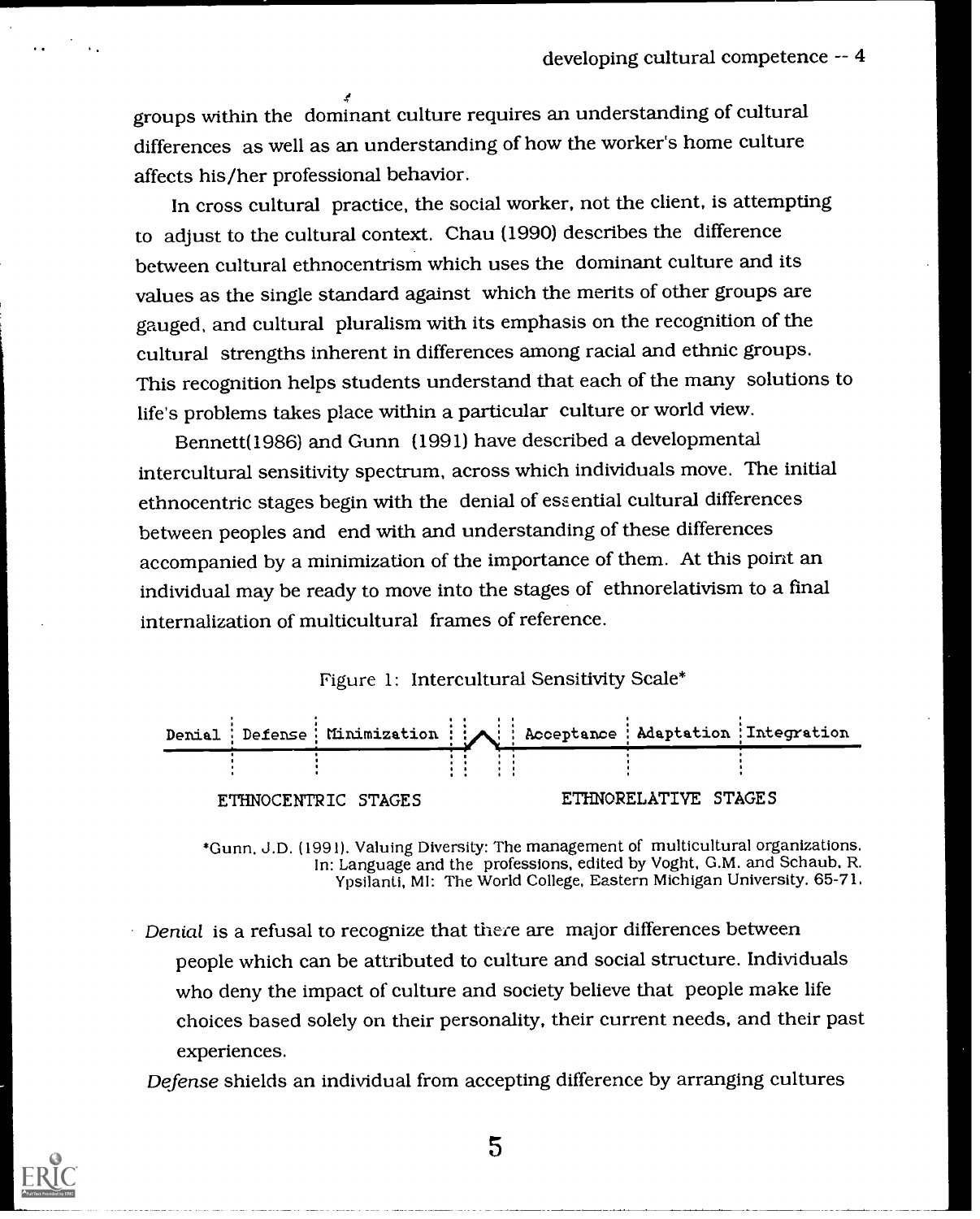hierarchically, with western industrial culture at the top and agricultural non-western cultures at the bottom. The task of the individual, then, is not adaptation but the carrying of the torch of civilization to the "underdeveloped".

Minimization suggests that differences between cultures are not very important. What really matters is that we are all human beings. This is a more sophisticated form of denial.

Acceptance is the understanding that there are differences between cultures that determine the way individuals make life choices and the way in which they live their lives on a day to day basis. These differences are not good or bad but rather help us learn the many ways in which people can deal with life.

Adaptation allows the person to meet the expectations for behavior which come from another culture without discomfort.

Integration is the internalization of the norms, values, and expectations for behavior from another culture so that one can easily move between the perspectives of the home culture and other cultures.

This model suggests a developmental process which requires the individual to move from using his/her home culture as a benchmark for measuring all behavior and defending the value of that benchmark through the "we are all human beings with the same needs and desires" of minimization to a period of some turmoil before one can recognize and appreciate cultural differences in behavior and values. Only at the beginning stage of ethnorelativism can an individual accept the notion of the multiplicity of culturally determined alternative solutions to the problems of living. Adaptation leads to the development of effective intercultural verbal and nonverbal communication skills and the ability to shift between cultural frames of reference.

Integration involves a shift from viewing multiculturalism as an external phenomenon to incorporation of multiculturalism into one's personal identity. "As the culmination of intercultural sensitivity, the stage of integration suggests a person who experiences difference as an essential and joyful aspect of all life" (Bennett, 1986:186). The 'hurdle' in the model, which separates the ethnocentric stages from the stages of ethnorelativism, symbolizes the

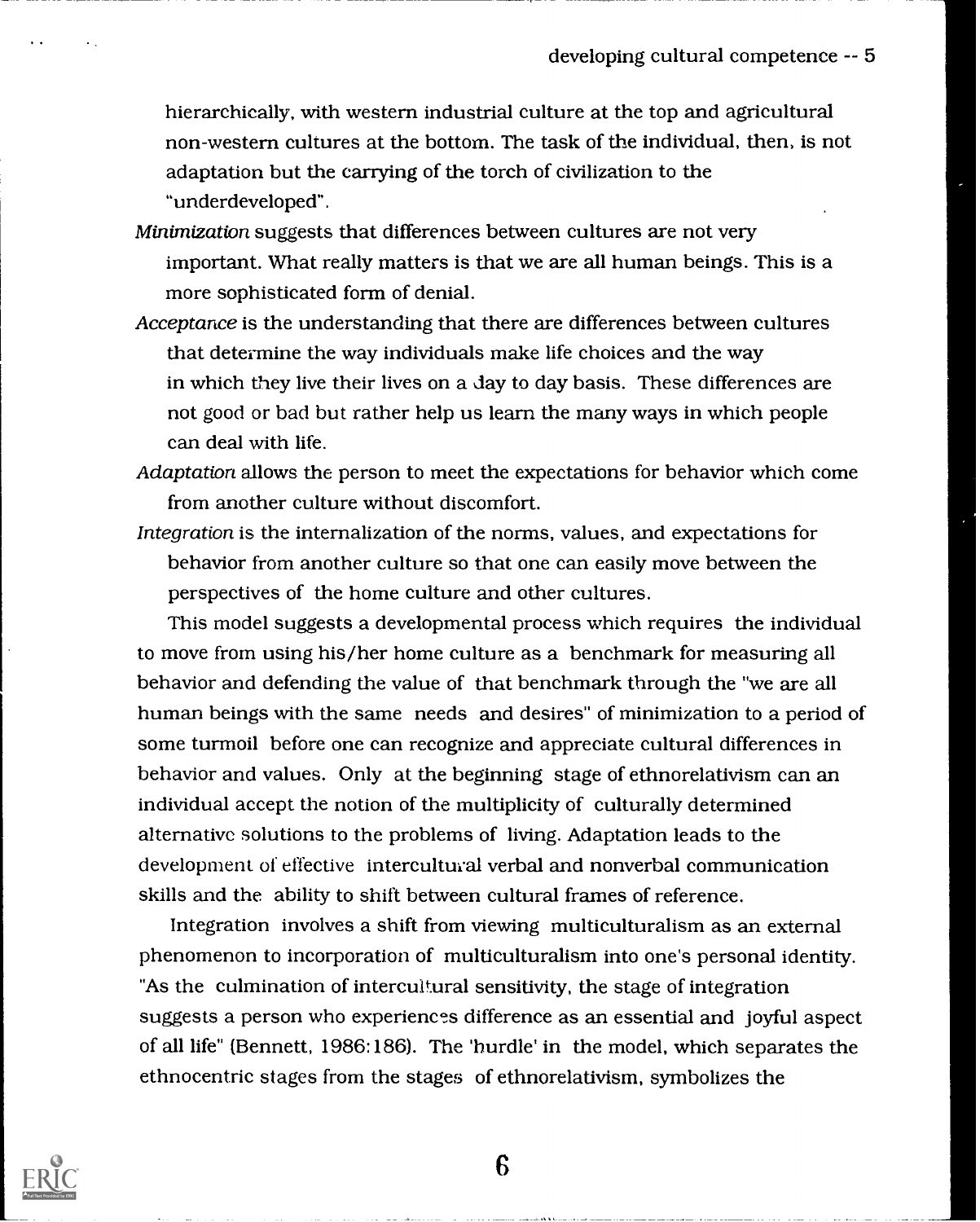difficulty of moving from a world view in which one's home culture is the defining factor to a reconceptualization of self to permit the integration of difference so that behaviors are evaluated relative to their cultural context.

As a rule, students entering professional programs in social work bring with them a desire to help people and a belief that all people are equal, denying essential cultural differences between groups. They also carry with them a set of beliefs about others based on age, ethnicity, physical characteristics, gender, ne,ghborhood location, and other variables, shading the expectations that these students carry into school and, later, into their professional practice (Beane, 1990). The degree to which these belief systems contribute to just, moral, and efficacious interventions in social work practice is a legitimate and crucial concern in social work education. Social work programs include in their curricula required courses which address cultural diversity as well as racial and ethnic issues and/or they may have developed materials and assignments within other courses. These courses and materials are frequently focused on cognitive learning and are usually a part of the Human Behavior in the Social Environment sequence (Ifill, 1989).

We would suggest that the acquisition of a true cross cultural base for practice relies on learning in both the cognitive and the affective domains. Beane (1990) indicates that the cognitive and the affective learning are not mutually exclusive and are not empty occurrences; rather, they are very much interrelated. He provides love as an example, observing that:

Love, as it is often claimed is not simply an emotional response to physical attraction. Although it is partly that, it is based on past experiences, reactions to which have led to particular preferences. We are attracted to other individuals because we have learned that certain characteristics evident about them represent desirable or preferable traits..Emotional responses,therefore, are joined and partially formed by (thoughtful) recognition of symbolic traits (1).

Since much of our thinking is subconscious and automatic, based on habit and conditioning, we tend to see what we want to see and hear what we want to hear. We tend to accept without question what is compatible with our beliefs and to reject out of hand what conflicts with them (Walsh, 1988). As a

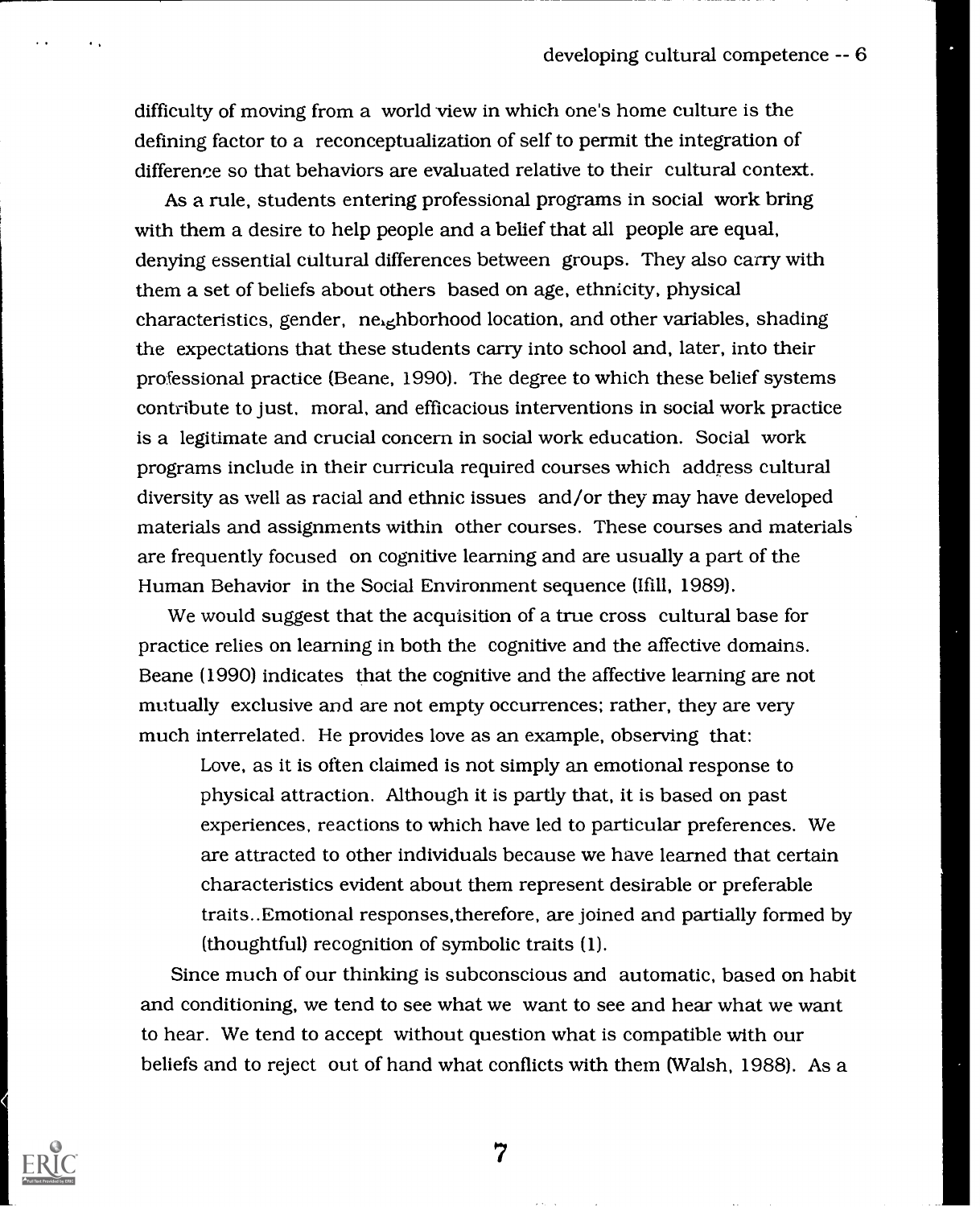result, if academic courses which attempt to develop intercultural sensitivity focus on cognitive content, generally with an assumption that knowledge leads to attitude, they may not reduce prejudice. For many students, these courses may inadvertently teach them that if they treat all individuals equally, they are culturally competent.

While students are learning from cognitive materials, they are still operating from their affective perspective, distilled from past experience and world view. Dissonance between cognitive learning and this affective perspective can lead to the compartmentalization of knowledge, effectively sealing it off from behavior. The student may feel he/she has resolved the dissonance through the realization of the common humanity of all peoples through minimizing differences. As a result, students may continue to act from an ethnocentric point of view, using their home culture as a yardstick when confronted with ethnic and racial differences. The authors of this paper suggest that without attending to the formation of attitudes, attachments, impulses, habits, and emotional responses, faculty are not attaining their goal of reducing prejudices and increasing understanding of different cultural adaptations.

## The Cross Cultural Field Experience

Ifill (1989) argues that it is in field placements, or internships, that students are best able to generalize skills to work effectively with diverse client populations because field placement combines cognitive and affective experiences. The cross cultural field experience in Mexico, within which baccalaureate social work students and their faculty supervisors begin to move toward cultural competence, takes placed in a geriatric unit in a primary hospital in Mexico City. Students utilize the Bennet/Gunn model to develop an individualized charts of their path to intercultural sensitivity. These charts help them identify the issues that arise daily in the new experience of being a minority within a host culture. Their affective responses are then be cognitively processed to help them move towards a professional bicultural perspective.

Each spring for the past four years students who are eligible for the second

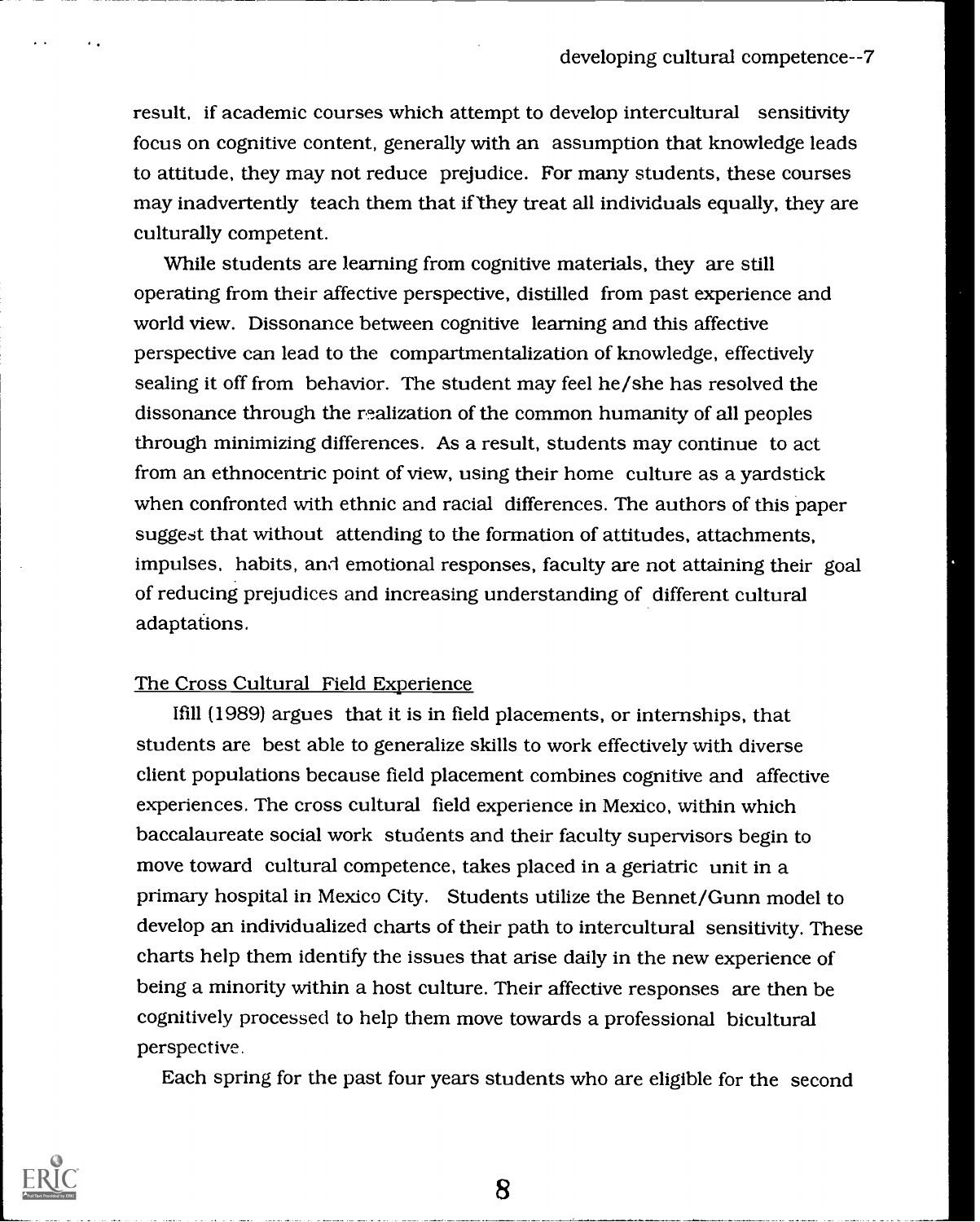semester of field placement participate in a seven-week clinical practice experience at Hospital Regional "Lic. Adolfo Lopez Mateos" located in Mexico City. Mexico City is the largest city in the world. It has an active, continuous street life, heavy traffic with accompanying serious air pollution, and the world's best subway system. Its health care system is universal, combining employer financed hospitals and clinics with publicly financed institutions. Hospital Lopez Mateos serves government employees and their families. The students, accompanied by two faculty, are placed in geriatric service, the only such service in Mexico which trains medical residents in this specialty.

Students have had at least one college level Spanish course or two years of high school Spanish. Knowledge of the Spanish language, even at a rudimentary level, is of particular importance to this experience. Any approach to understanding the distinctive cultural characteristics of a client must begin with the language that the client uses to explain his/her life events and feelings about those events. Green (1982) stresses that language is the symbolic device through which the flow of any experience is categorized, labeled, evaluated, and acted upon.

For one semester prior to departure, students are prepared for the trip by attending monthly meetings. At these meetings they view videotapes on Mexico's life, art, and history; they are given a list of needed and appropriate items to pack; they meet with students who have participated in previous exchanges; they are encouraged to ask any questions and share any anxieties and apprehensions they may be having; and they are provided with the course syllabi outlining expectations for the experience. A "conflict resolution" session is conducted the week before departure to teach them strategies and techniques for dealing with the inevitable conflicts that will arise from the natural stresses of their forthcoming experience. They are also introduced to the Bennett/Gunn intercultural sensitivity model, learning how to operationalize the different ethnocentric and ethnorelative stages of this moael. Each student is expected to use the experiences of the first week in Mexico to develop an individualized scale to be used in charting intercultural sensitivity development based on affective and cognitive learning throughout the seven weeks of the course. Figure 2 provides an example of this

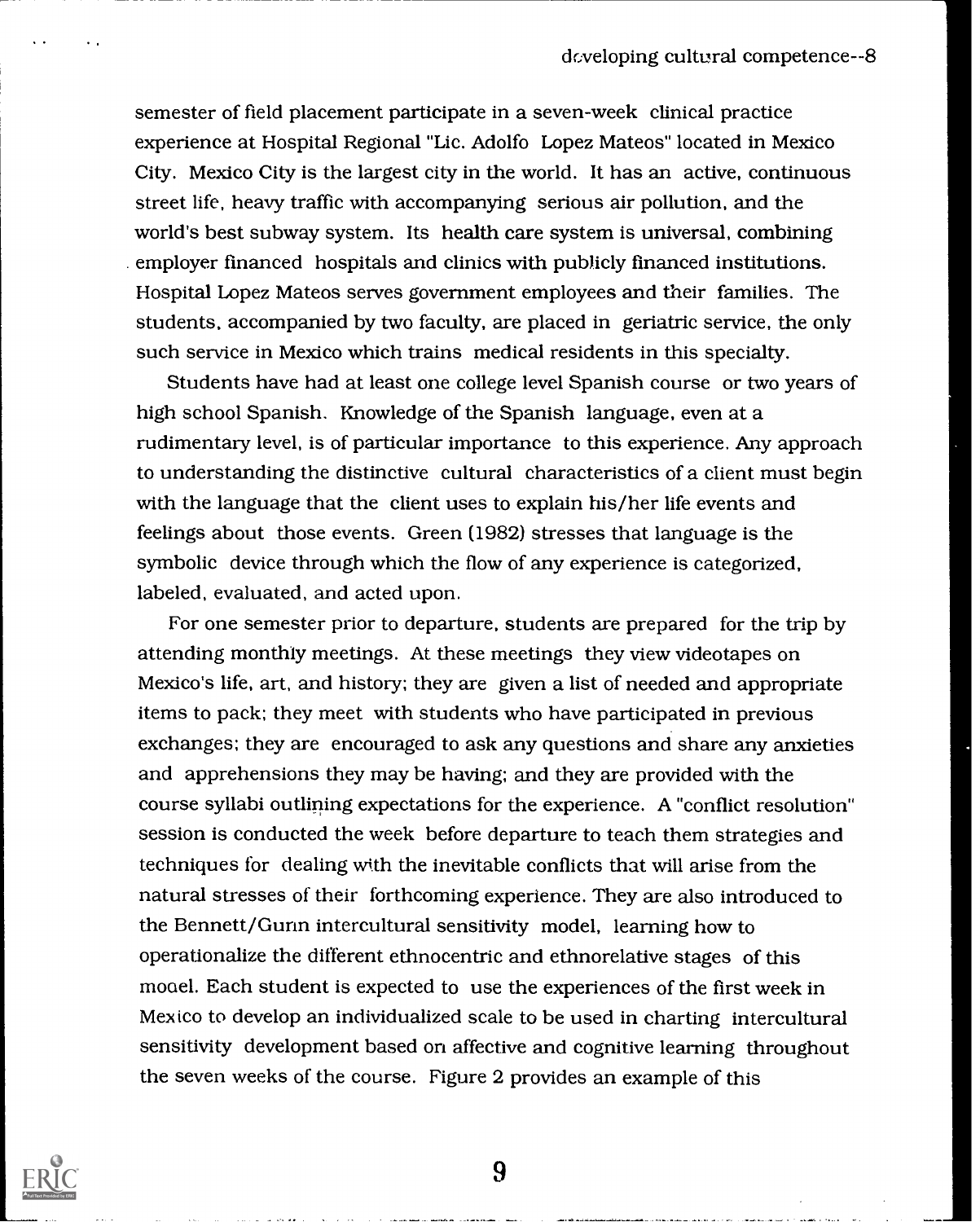operationalization and its use in developing a chart for weekly entries.

Before arriving for field placement in Mexico City, students spend one week in a language school in Cuernavaca, a city located about one hour away from Mexico City, living with a non-English speaking Mexican family. They attend intensive classes in the Spanish language, Mexican cultural history, and learn about cultural expectations for behavior. This experience allows students to lose their inhibitions about speaking Spanish so that when they arrive at the Hospital, they are no longer intimidated by the language.





- 5-1 don't think about time when I'm in Mexico.<br>4=As I begin doing things in the way
- Mexicans do them. I find that the<br>meaning I attach to time is changing.
- 3=1 understand that the meaning of time is connected to culture and have begun to examine my own culture's meaning as well as the meaning of time in Mexican culture.
- 2=1 feel that the Mexican will be moving closer to the American sense of time as they become more industrialized. This helps me be

make fun of it. This helps me deal with 3 4 5 6 my irritation when people or events are "late".<br>0=1 am unaware that being "on time" has

different cultural meanings and get very irritated when things do not happen on time or people are late.

The following six week experience totally immerses students and faculty in Mexican culture as they provide direct services to Mexican patients and their families in the hospital and participate in an interdisciplinary seminar. The faculty teach two required classes on site. A seminar is used to help students understand their experiences and their reactions to these experiences as well as to teach them about the Mexican health care system. A senior practice class takes the content normally taught on campus and helps students apply this content to social work practice in Mexico. Finally, students continue to learn about the history and culture of Mexico.

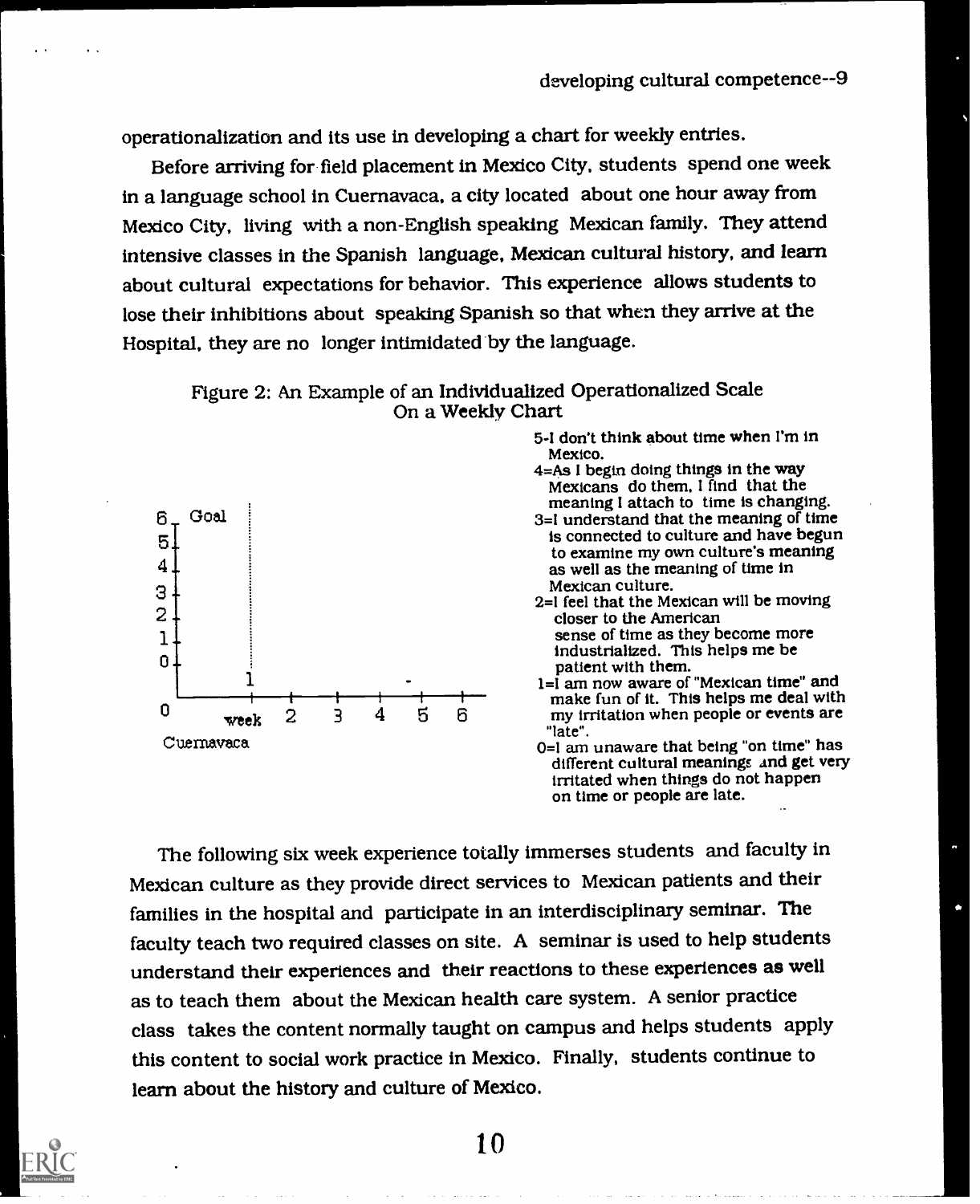Students and faculty live on the hospital grounds in a building which houses medical residents. This arrangement allows students to develop friends quickly. The accommodations are comfortable and superior to many campus dormitories. Meals are provided in the hospital staff cafeteria. There is a heavy emphasis on meat with very few vegetables. The food is frequently unfamiliar to our students and they avoid fresh unpeeled fruits and vegetables and unbottled water. The food service staff finds this avoidance behavior quite puzzling. We were all amused to find them proliferating theories about the deficits in our constitutions.

The students start their internships by accompanying the medical team on clinical rounds and sitting in on the staff conferences and discussions that are an integral aspect of the work of the geriatric unit. After some days of observation and questioning, they are expected to form relationships with patients and their families, for the purpose of social work assessment and planning. Some may accompany the unit social worker on home visits. As personal relationships develop between students and staff, the teacher-learner experience becomes more complex.

In Mexico, the boundaries between the personal and the professional are fluid. This is called *personalismo*. For example, the sharing of personal information between client and worker, as well as physical contact between the two, is an expected behavior in both business and professional life. Clientworker relationships tend to be more personalized without some of the restraints on role behaviors to which Anglo-Americans are accustomed.

Most patients and their families speak no English. Our students speak Spanish with varying degrees of fluency. As a result, social work engagement may become an exercise in cross cultural communication on the affective level. Meaning may have to be extracted from non-verbal cues and subtleties of expression.

Seminar work focuses on the cross-cultural issues which arise in connection with patient care, death and dying, the views of the patient and his/her family towards illness and/or disability, the availability of resources in the community, differences in professional stances, and any other topics that naturally arise from the students' experiences. Since the faculty are present

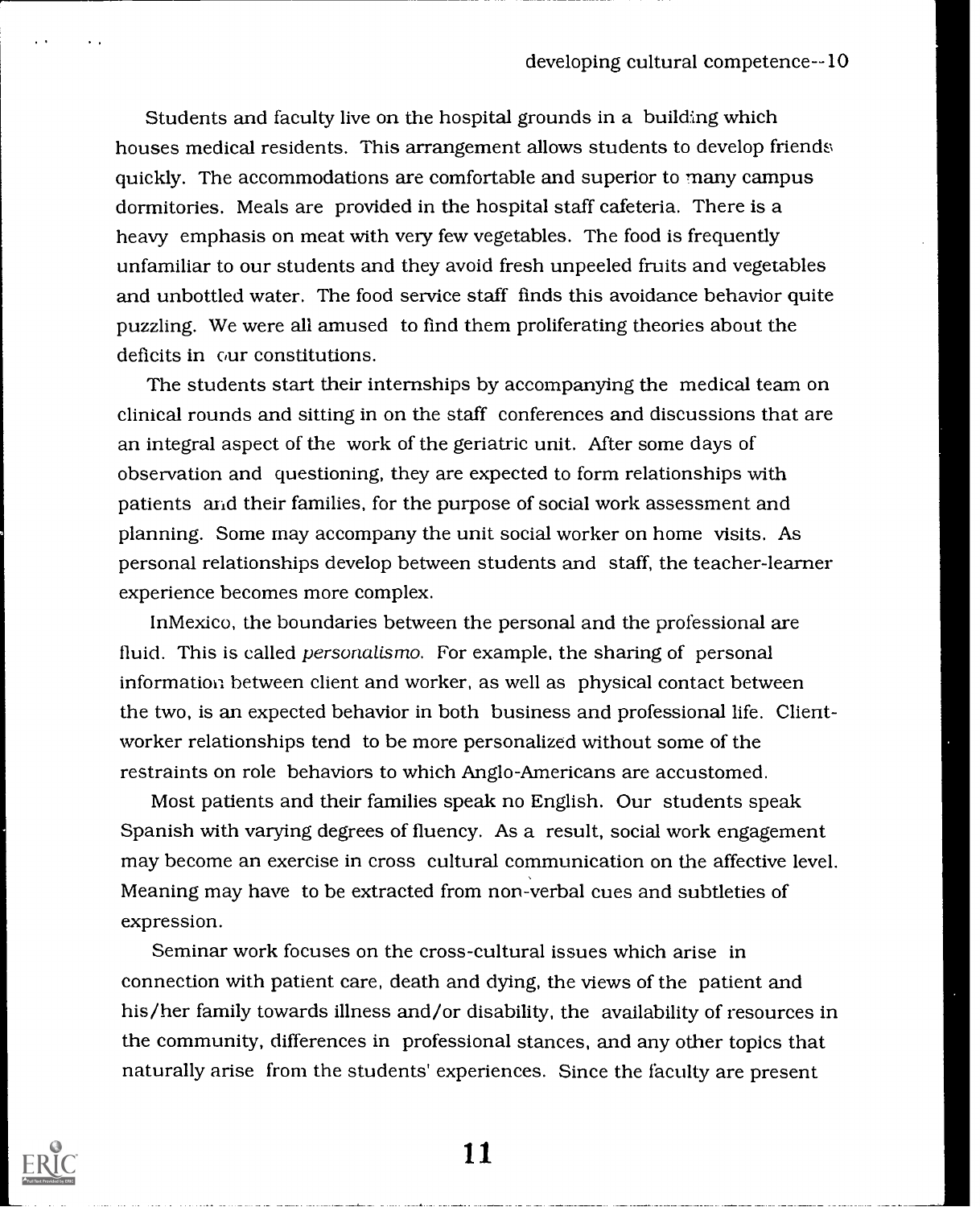in the unit and at staff meetings, they may identify issues which need to be explored in seminar. These intense experiences tap both the cognitive and affective domains for both students and faculty, triggering the process that can help movement across the barrier separating ethnocentric views from ethnorelative views.

#### The Rocky Road to Ethnorelativism

One of the great values of this international exchange program is that, unlike ordinary tourism, it immerses participants in the host culture. Like the college experience itself, which wrenches students away from the received cultural values of childhood into a complex world of relativism and shadings, so the intercultural experience may wrench them out of their ethnocentrism. But the path is far from direct.

When they prepare themselves for this experience, students generally do not expect their experience in Mexico to be different from tourism. Although they look forward to being in another culture, they underestimate the differences they will encounter and all seriously underestimate the difficulties another language can cause. They leave the United States in the firm grip of denial.

Once in Mexico, the students respond in a variety of ways to the loss of power and competence that occurs. One student managed to reframe the Mexican experience as an experience of being in the United States during the last century. She never did leave home. However, for most students, the experience brings their home culture into sharp relief, moving them rapidly out of denial into defense. The home culture becomes the single standard against which the merits of the Mexican culture are gauged. There is nothing like being among foreigners to feel "American". In short, a defensive ethnocentrism can become exaggerated in the early stages of a cross cultural experience as students experience challenges to deeply held values. For young female students this challenge frequently appears in their contacts with Mexican men or in observations of male/female relationships among Mexicans. For example, one student writes in her log: "During my first week in Cuernavaca I was mostly in defense. I know when I'm in defense because I become

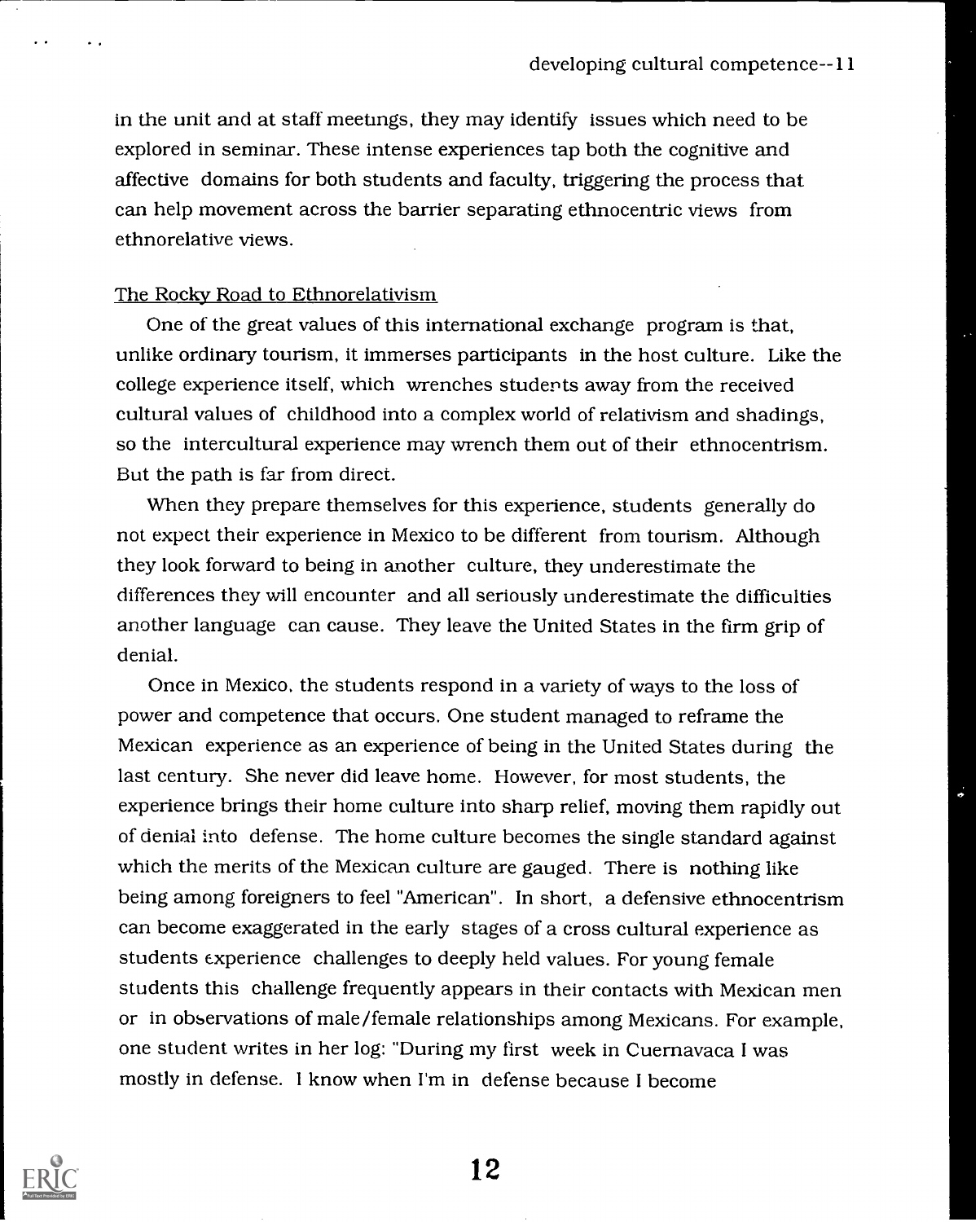uncomfortable and angry. I felt this way every day when I looked at the interaction of the husband and wife in the house I stayed at. She cooked, cleaned, and served all day. He was very macho and demanding. It made me angry when he ordered her around."

Students respond strongly to the sexual harassment prevalent on the street and in the subway. Inequalities of health care treatment based on family status or race, the pervasive corruption, and the open racism of the society can lead students into a justification of their ethnocentrism, blinding them to the fabric of the society as a whole. Over time, students define these cultural differences as superficial, while holding that all human beings are essentially the same. In this stage they see a similarity of values and a commonality of interests between themselves and their Mexican friends. Nevertheless, they define this commonality in ethnocentric terms, that is, they believe that their new friends are essentially like them. Moving students through this stage and over the hurdle that separates ethnorelativism from ethnocentrism has proven very difficult. It occurs for some students, others actively resist the process, and many balk at the hurdle over and over again.

Gunn (1991:3) has observed that the first stage of ethnorelativity is acceptance, characterized by "the recognition and appreciation of cultural differences in behavior and values. A person at this state of cultural sensitivity accepts cultural differences as viable alternative solutions to the organization of human existence". According to Bennett (1986), there are two levels of acceptance, the acceptance of behavioral differences and the acceptance of underlying cultural value differences which may represent different organizations of reality. The acceptance of behavioral differences has been less difficult for students to understand and adopt as part of their professional and personal perspective. Some have been able to integrate this acceptance into their empathy skills so that they are able to view the individual in his/her home culture from the point of view of that culture. Bennett would define this as one aspect of  $\cdot$  'aptation.

The Bennett/Gunn developmental model of intercultural sensitivity has proven very useful in helping students find meanings in their experiences, thus giving them some tools for processing their feelings as well as some ways

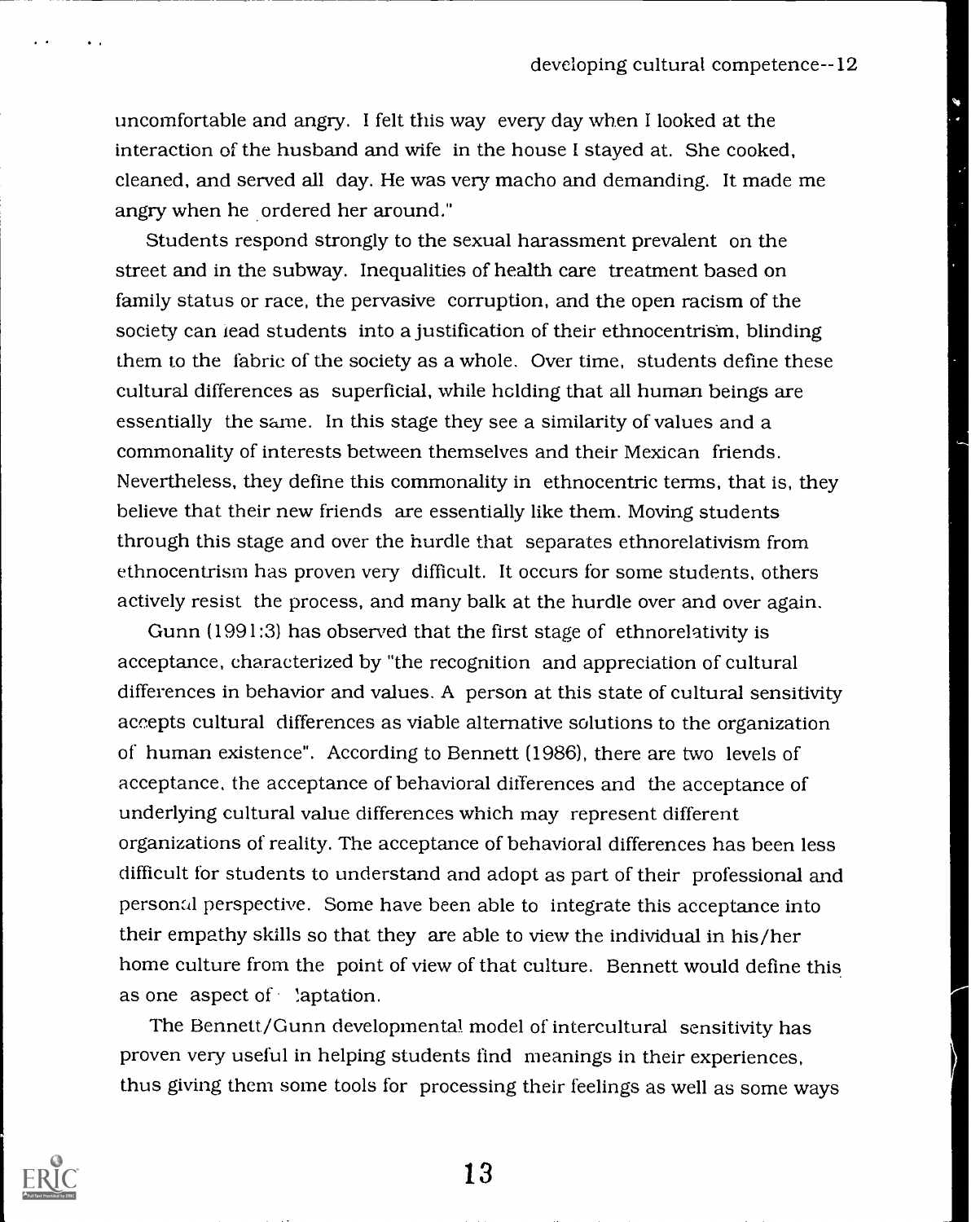of conceptualizing these experiences so that they can be used for further growth. One thoughtful students writes:

..In preparation for this trip, I took time to think about what it would be like to be a minority; the person who does not quite fit in--the one who draws attention because of skin, eye, hair color, different ways of expression and language. I must admit, in all my arrogance, that I did not believe that it would be a problem; after all, I am a social worker- accepting, nonjudgemental, open minded...right?..I do not believe that one begins to understand our own misconceptions, stereotypes, and cultural values until those notions are put to some sort of test. Mexico was my test...I felt displaced, I felt foreign, and I wanted to go home. God Bless America, I thought, send me back to a lace where people speak a real language. In retrospect, this adjustment period seems almost humorous. I was so caught up in my own ethnocentrism that I failed to step back and observe the Mexican people and culture. ...Although I will never be able to pinpoint an exact time, somewhere along the line, as my questions were answered, my fear subsided, and I began a quiet, intimate relationship of understanding and respect (with the Mexican culture). And something miraculous happened! I found that by my understanding and accepting people and ways that were different from my own, I was better able to understand and accept myself. The part of me that I found in Mexico has become an integral component of my personality".

All the students come away from this experience with an understanding of the importance of cultural context and an appreciation of cultural differences in understanding human behavior and in service provision. Involved faculty have also learned a great deal in these two areas. In addition, they have begun reflecting on the social work curriculum, particularly on how to trigger the process which leads to ethnorelativism in campus based social work courses.

Implications for the development  $\vec{c}$  cultural competence on campus Cultural competence is a set of professional behaviors and characteristics

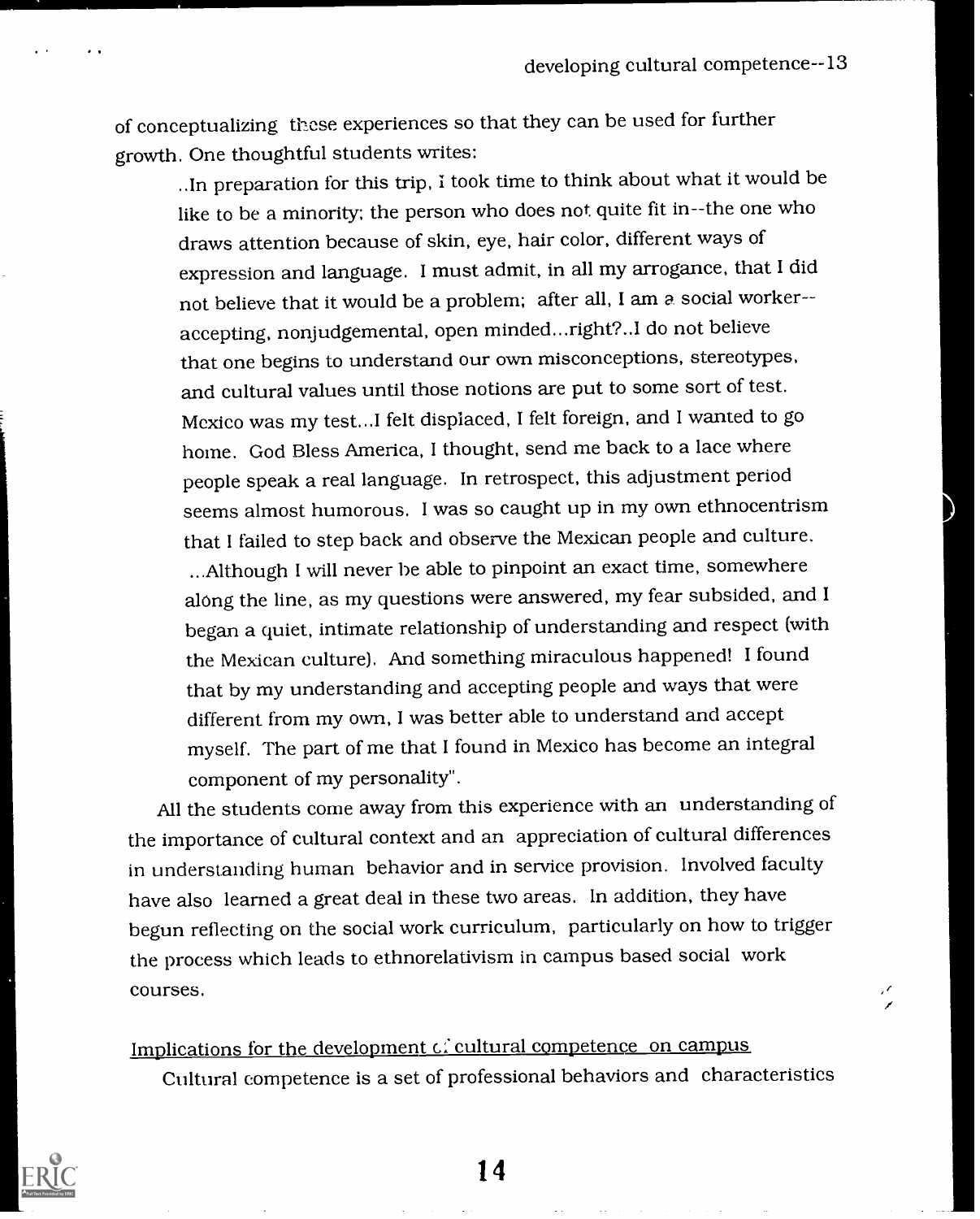that enable the social worker, as well as the social service agency, to work effectively in cross cultural situations. It involves knowledge about culture as an integrated pattern of human behavior that includes thoughts, communications, actions, customs, beliefs, values, and institutions of a racial, ethnic, religious, or social group. It includes openness to cultural differences. A culturally competent social worker would acknowledge and incorporate the importance of culture, would have the ability to make assessments in the context of culture, and would be vigilant towards the interpersonal dynamics that result from cultural differences. In addition, a culturally competent social worker would be able to adapt services to meet culturally unique needs. Cultural competence is multidimensional, involving various aspects of knowledge, skill, and attitude, each of which vary in a given situation (Orlandi, 1992; Cross, Bazron, Dennis, and Isaacs 1989; Lurn 1986).

The experience with students in Mexico has led us to believe that cultural competence is clearly a life long professional task. However, once the boundaries of the home culture are breached, it is never again possible to take for granted that one's own way is the way of the universe. That realization is the necessary, though not sufficient, condition for the growth necessary to leap hurdle. We have learned several lessons which can be transplanted to on-campus education for cultural competence.

1 .Need for a cognitive framework. Students need to understand that the achievement of ethnorelativity is a long term developmental process that proceeds through recognizable stages. This understanding is invaluable in helping them process their affective experiences in a reflective, growth producing way. Learning to enjoy strange food and the folk art is only a beginning on a long and difficult journey.

2. Encouraging the Preconditions for Cultural Competence. The students who went to Mexico who experienced the most growth shared two personal characteristics -- they had the security and flexibility to take some risks and they were capable of complex thought. Relatively high levels of self esteem and personal security enabled individuals to come through confidence sapping experiences and to emerge from the heightened ethnocentrism of the first few weeks in Mexico. In the cognitive realm, competent students had moved be-

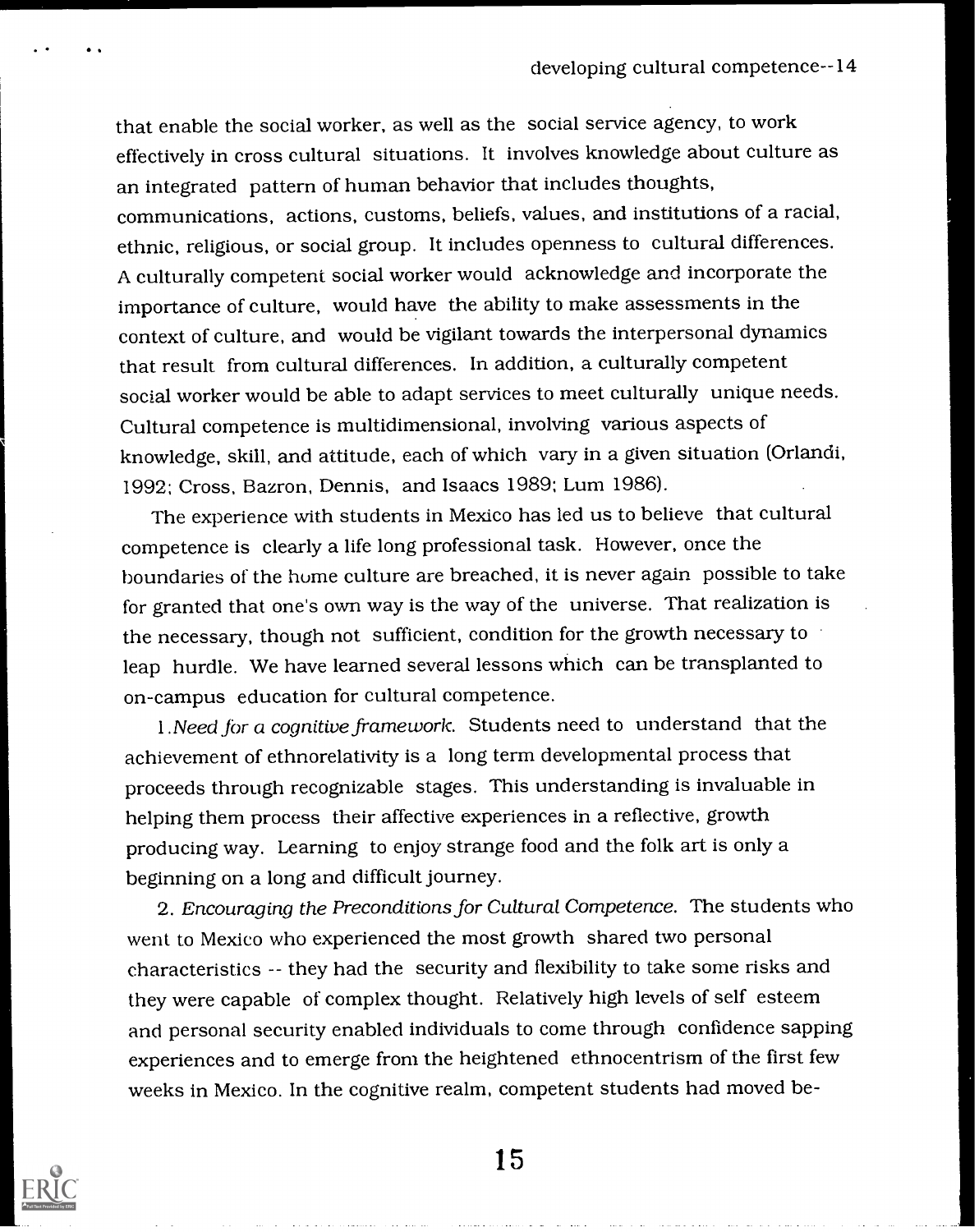yond dichotomous thinking, seeing life, instead, as a complex interplay of many forces. They were able to analyze situations from a culturally appropriate ecological perspective, successfully resisting the urge to overgeneralize and/or to apply standards from American culture.

In both these developmental realms, students in the home classroom can be helped to mature. Flexibility, risk taking, rewarded and complex cognitive skills can be nurtured in the classroom. Social work teaching, already sensitive to these issues, can focus on developing these necessary qualities for growth and movement towards ethnorelativism. There is simply no question that prejudice and hate thrive on insecurity and unexamined dogma; cultural competence. on the other hand, grows from confidence and examined knowledge.

3. Teaching the Teachers. In order to help students move towards ethnorelativism, the faculty need to model it. It is, perhaps, in this area that the Mexico experience has had its most lasting value. Faculty go through the same stages as students, of course. There is a powerful difference between exposure to a culture on its own ground and exposure to members of the same group as a component of the salad bowl of culture in the United States. In the first instance, the culture can be viewed in its coherence and richness; in the second, one may be seeing a community under stress.

As we move towards the Twenty-First Century, the need for culturally competent human service providers remains strong. Students need the more traditional understanding of the effects of minority status and discrimination on individuals and groups. We believe, however, that the primary emphasis on education of human service students should be on the anthropological view that cultures define solutions to the universal problems of life. As students are able to cross the threshold separating ethnocentrism from ethnorelativism, they will move towards becoming competent professionals.

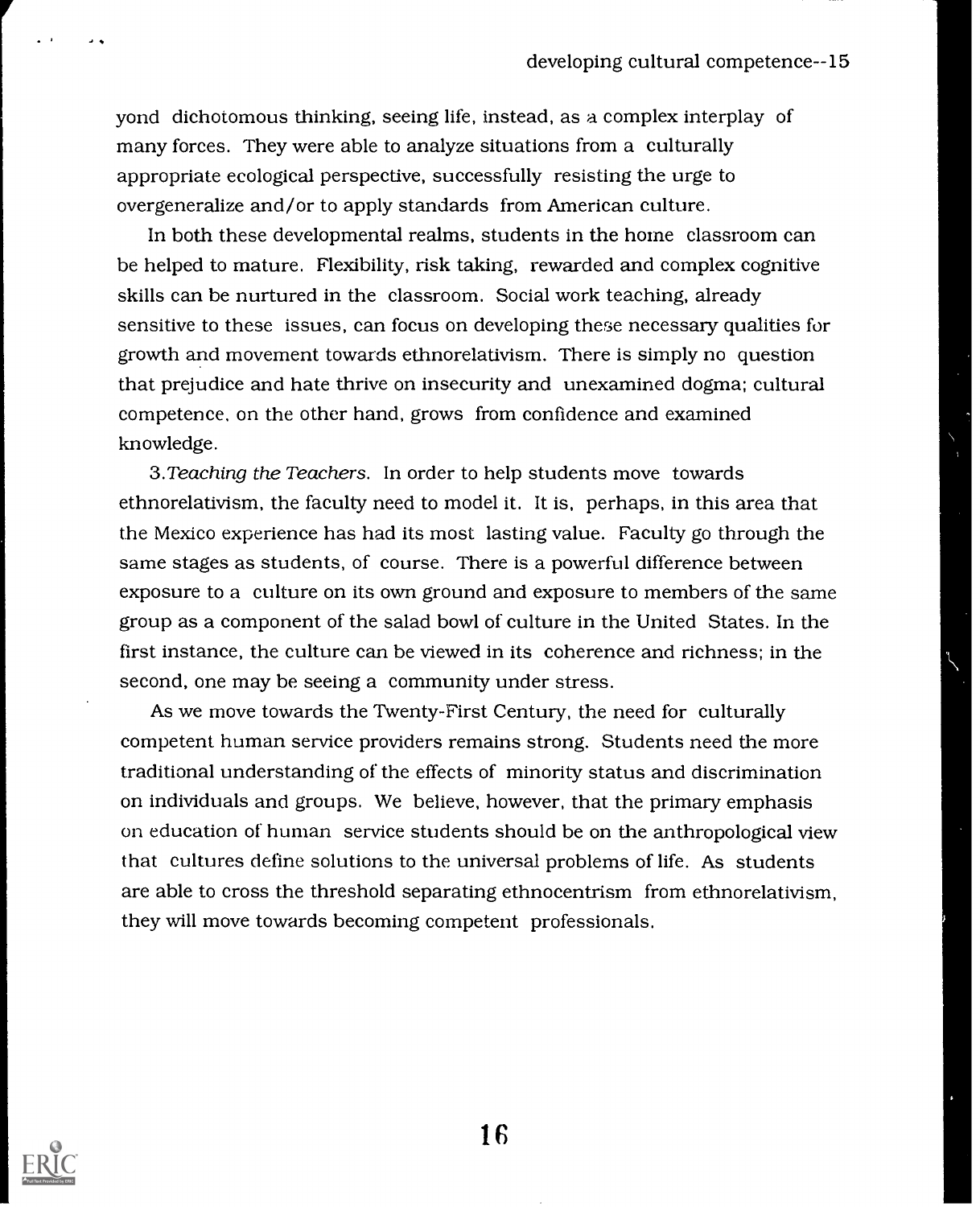## **Bibliography**

- Andrews, J. (1989). Poverty and Poor Health among Elderly Hispanic Americans. Baltimore, MD.: the Commonwealth Fund Commission
- Atwell, R. H. (1990). A top priority on campus. <u>Educational Record</u>. 6. Spring.<br>Record. 6. Spring. Beane, J. (1990). Affect in the Curriculum: Toward Democracy, Dignity.
- and Diversity. New York: Columbia University Press.
- Bennett, W. (1986). Toward ethnorelativism: A Developmental model of intercultural sensitivity. In: Cross cultural orientation: New Conceptualizations and Applications. (ed.) Paige, M. L. Maryland:
- Bureau of the Census (1991). Race and Hispanic Origin: 1990 Census Profile. Washington, D.C.: U.S. Department of Commerce, Economics and Statistics Administration. No. 2.
- Chau, K.L. (1990). A model for teaching cross cultural practice in social work. Journal of Social Work Education. Spring/Summer.26:2:124-133. Commission on Accreditation (1988). Handbook of Accreditation Standards and
- Procedures. New York:Council on Social Work Education.
- Cross, T.L., Bazron, B.J., Dennis, K.W., and Isaacs, M.R. (1989). Towards a culturally competent system of care. Washington, D.C.: CASSP Technical Assistance Center.
- Gardner, D.P. (1990). Internationalization: The state of the institution.<br>Educational Record. Spring. 8-13.
- Garland, D.R. and Escobar, D. (1988). Education for cross cultural social work. Journal of Social Work Education. 24:3:229-241.
- Green, J.W. (1982). Cultural Awareness in the Human Services. New Jersey: Prentice-Hall, Inc.
- Gunn, J.D. (1991). Valuing diversity: The management of multi-cultural organizations. In: Language and the Professions, (ed.) Voight, G.M. and Schaub, R. Ypsilanti, Mi.: Eastern Michigan University.
- Ifill, D. (1989). Teaching minority practice for professional application. Journal of Social Work Education. 25:1:29-35.
- Krajewski-Jaime, E.R. (1991). Folk healing among Mexican-American families as a consideration in the delivery of child welfare and child health care services. Child Welfare. LXX:2:29-35.
- Lambert, R.D. (1986). Points of Leverage. New York: Social Science Research Council.
- Lum, D. (1986). Social Work Practice with People of Color: A Process-Stage Approach. Monterey, CA: Brooks/Cole.
- McGoldrick, M., Pearce, J.K. and Giordano, J. (1982). Ethnicity and Family Therapy. New York: Guildford Press.
- Michigan Department of Public Health. (1988). Minority Health in Michigan:<br>Closing the Gap. Lansing, MI.
- Orlandi, M.A. (1992). Defining cultural competence: An organizing framework.<br>In: Cultural Competence for Evaluators, (ed.) Orlandi, M.A. Washington,<br>D.C.: Office of Substance Abuse Prevention, U.S. Department of Health and